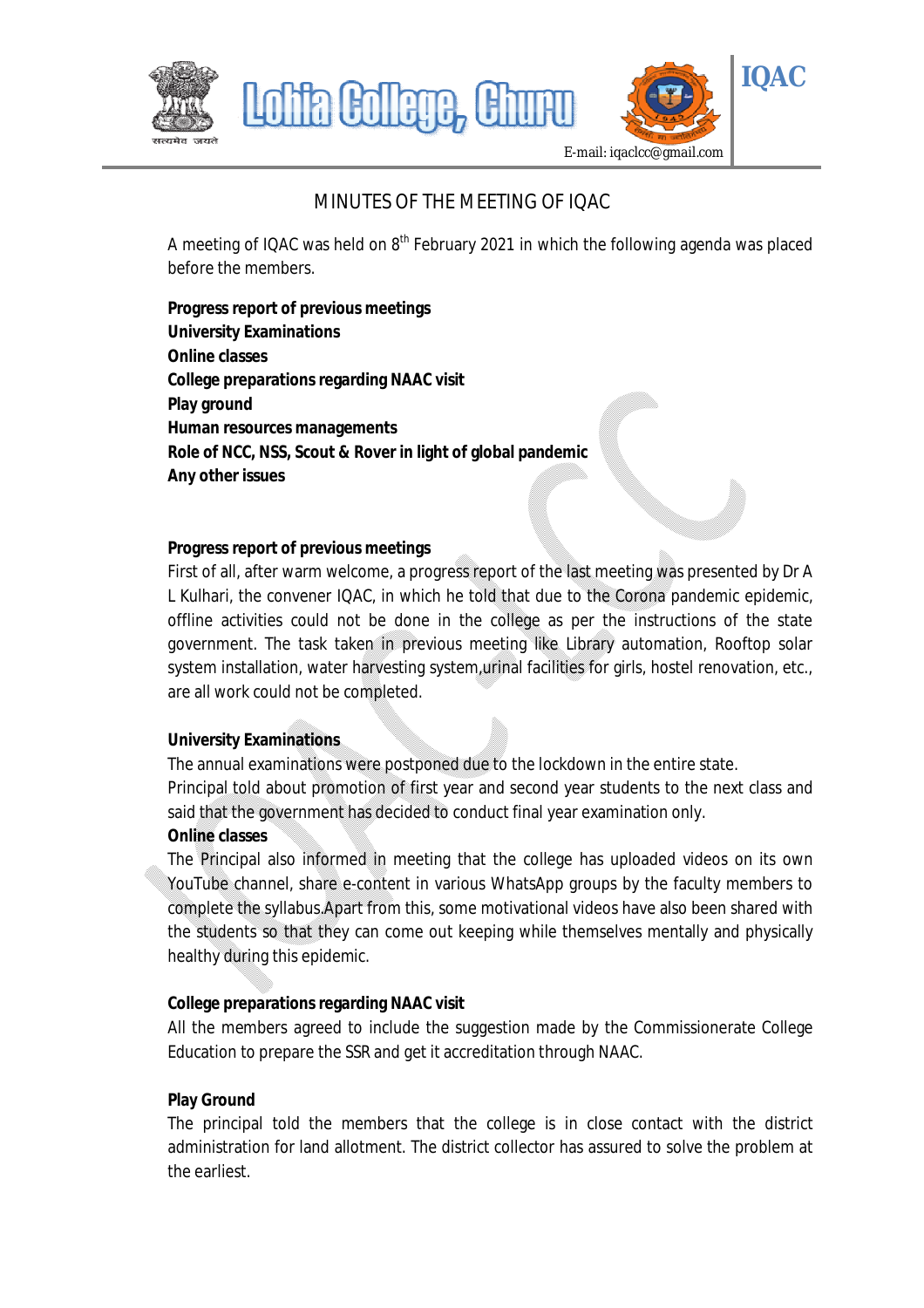



#### **Health (Covid-19) issues**-

Due to the epidemic, all the members agreed to keep the entire campus healthy by running a campaign to keep the college clean and place sanitizers at entry points of college. Sanitize the entire building with the help of Municipal Council, mainly the office & staff rooms,and a warning to wear masks should be displayed for everyone inside and outside the campus.

#### **Human resources managements**

Dr PK Sharma made a proposal that like previous years, this year also the college staff members should be educated about ethical values, how to file IPR return online through SSO ID, how to increase API score for CAS, and more use of ICT in teaching &learning, office procedures and service rules.

#### **Green Audit report**

Green audit report was also presented in this meeting and Dr M K Khardiya requested to Principal to take immediate action on energy conservation, water & environment conservation of campus as per the recommendations given in this report.

## **Role of NCC, NSS, Scout & Rover in light of global pandemic**

<u>ila Gollege</u>

It should be directed to all Incharge of the units that together with the district administration &health department, active contribution should be made in the epidemic.

#### **Any other issues**

Some more issues are discussed by the committee such as

Online Meeting of Alumni Association & Parents-Teacher Appropriate feedback mechanism and its analysis. Minutes and progress report of various college committees for this academic year Grievances or complaints received by the college MOU possibilities Updating of Scholar/ honours board Best practices More plantation Paperless office work Parking issue

#### **Finally, the meeting ended with the vote of thanks by Dr R K Budania**

The following members were present in the meeting:

- 1. Sh Dilip Singh Punia, Principal, Chairman IQAC
- 2. Sh Suresh Kumar, NAAC Coordinator
- 3. Dr A L Kulhari, Associate Professor, IQAC Coordinator